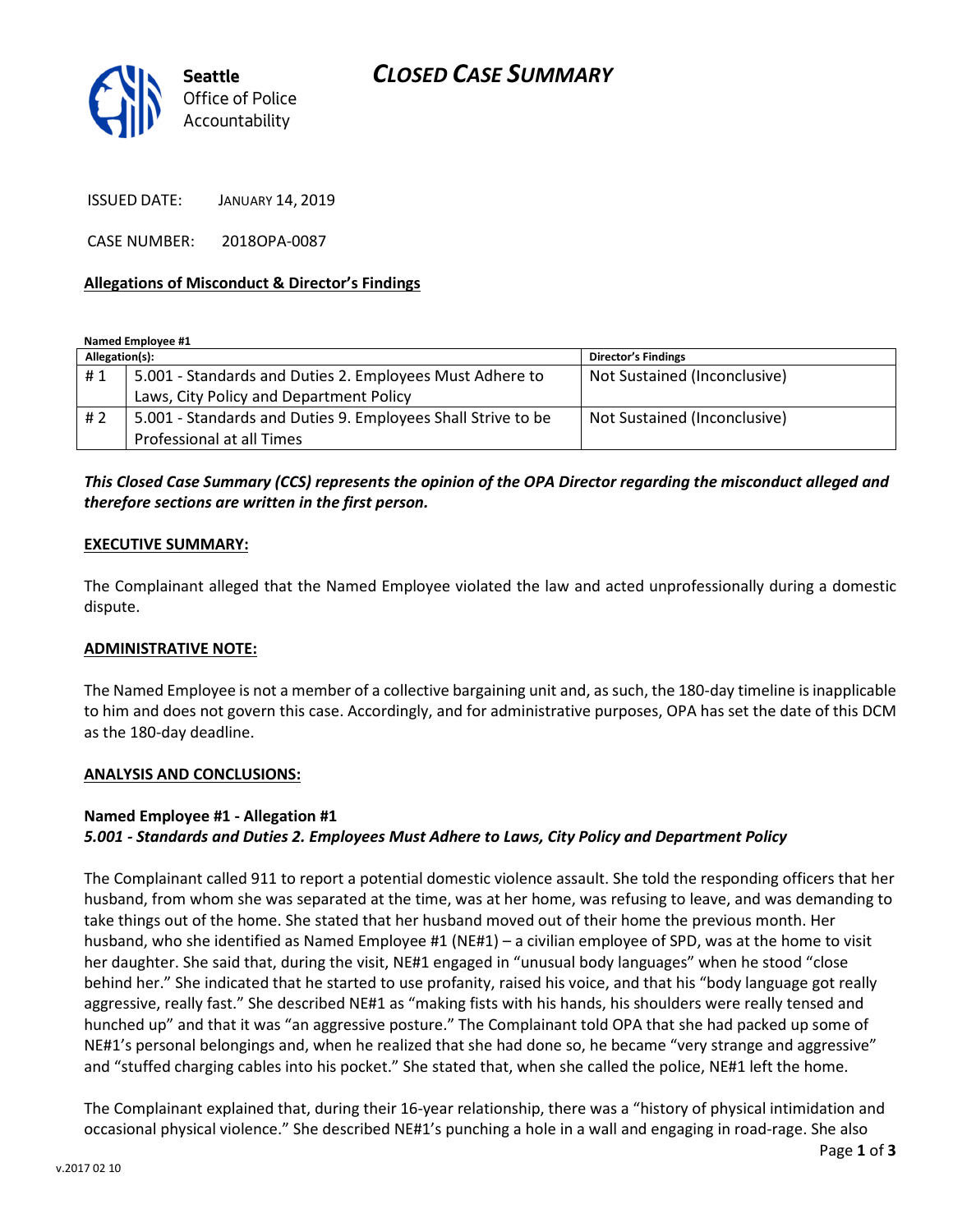

Seattle Office of Police Accountability

## CLOSE CASE SUMMARY

OPA CASE NUMBER: 2018OPA-0087

recounted that NE#1 once blocked her from leaving a room and, on another occasion, grabbed her arm because he wanted her to listen to him. However, the Complainant stated that these acts occurred four years or longer ago and that NE#1 did not make physical contact with her during this incident and did not make any verbal threats.

OPA reviewed the criminal investigation that was conducted by SPD. SPD interviewed the Complainant and obtained a written statement from NE#1. In that statement, NE#1 denied engaging in any threatening or assaultive behavior on the date in question. He stated that he was playing with his daughter on one of his weekly visitations when he asked the Complainant whether an upcoming meeting date worked for her. He recounted that the Complainant grew hostile and stated that this was "something [he] should talk to [his] lawyer about." The Complainant then told NE#1 to go upstairs to play with his daughter. He did so and, while walking up, grabbed a phone charger from the wall because his phone was low on battery. He stated that the Complainant then accused him of "stealing" the charger and told him to put it back. NE#1 indicated that he tried to reason with her, but that she told him that he needed to leave the house. She then called 911 and his daughter began crying and asked him not to leave. The Complainant told the 911 operator that she was the victim in an ongoing "domestic disturbance" and that NE#1 was "acting aggressive" and that he had "mental health problems." He wrote that he "promptly left the house in an effort to de-escalate the situation." NE#1 denied raising his voice or acting aggressively. He opined that the Complainant called 911 in order to use this incident to gain full custody of their child.

After concluding its criminal investigation, the case was sent to the Seattle City Attorney's Office for review. While noting that NE#1's alleged behavior was "concerning," the assigned prosecutor declined to prosecute citing "insufficient evidence."

OPA then commenced its investigation, which included interviewing both the Complainant and NE#1. Like in his written statement, NE#1 denied engaging in any assaultive behavior. He refused to answer, however, when asked whether he ever punched a hole in the wall, citing the relevance of the question. NE#1 told OPA that there had never been any "police calls, police reports, [or] history of violence or injuries" during his 16-year relationship with the Complainant. He stated that, while he was upset at the custody arrangement that was in place at the time and by the conduct of the Complainant, he never touched or threatened her.

SPD Policy 5.001-POL-2 requires that employees adhere to laws, City policy, and Department policy. If true, the allegations set forth by the Complainant could have constituted criminal conduct on the part of NE#1. Moreover, that a prosecutor declined to proceed with charges does not preclude OPA from determining that NE#1 acted contrary to policy. Notably, while the prosecutor is required to prove beyond a reasonable doubt that NE#1 acted in violation of law, OPA applies a preponderance of the evidence standard, which is a significantly lower burden of proof. That being said, even when applying this less stringent standard, the evidence is insufficient to prove that NE#1 engaged in illegal activity. NE#1 and the Complainant were the only witnesses to this incident. Their accounts are irreconcilable and there is no evidence that moves the scales in either party's favor.

As OPA cannot conclusively determine what occurred, OPA similarly cannot conclusively determine that NE#1 violated policy during this incident. Accordingly, I recommend that this allegation be Not Sustained – Inconclusive.

## Recommended Finding: Not Sustained (Inconclusive)